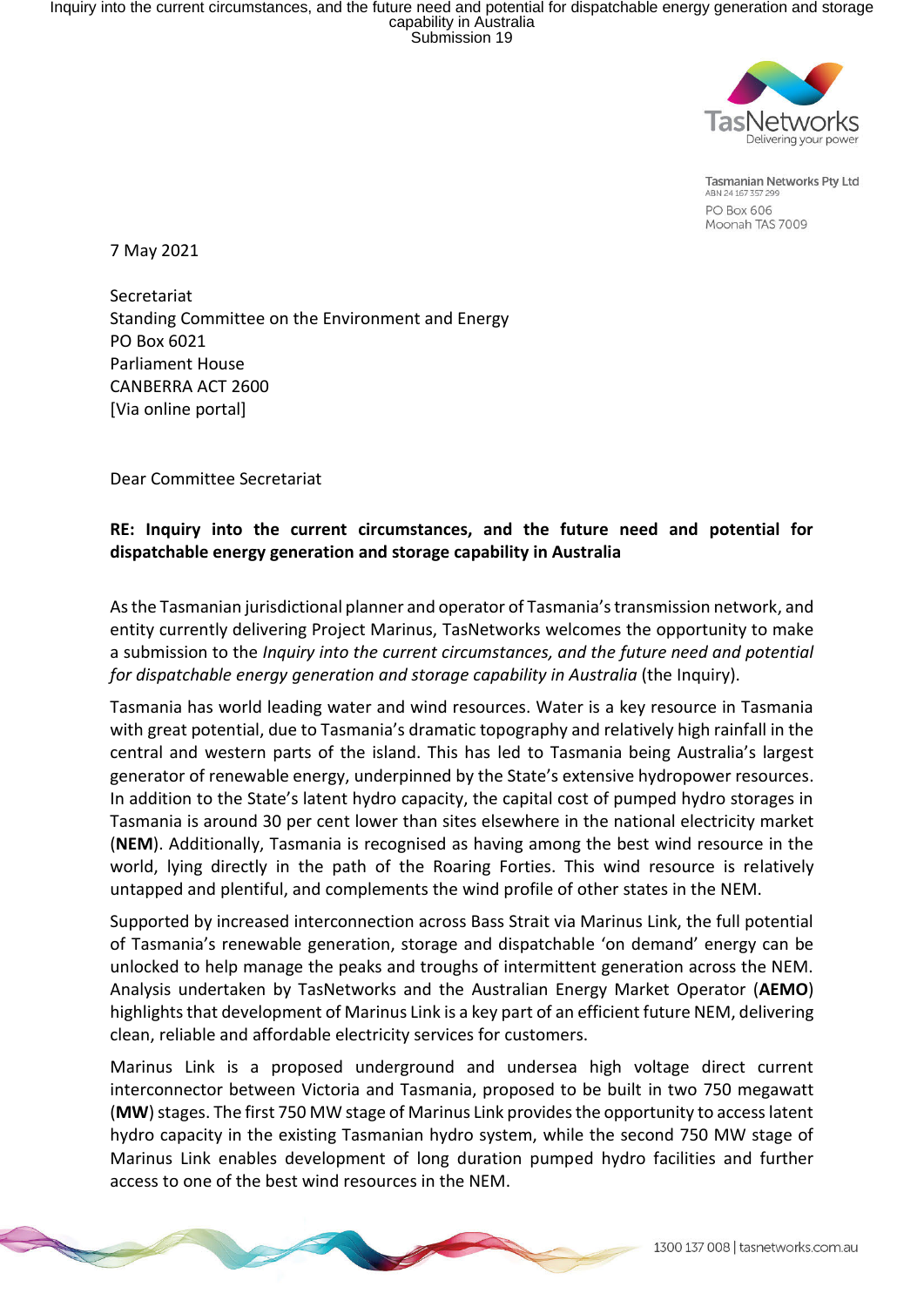AEMO's 2020 Integrated System Plan (**ISP**) places Marinus Link as a critical and actionable project, that needs to continue through design and approvals processes, so that it is ready for service as soon as the market requires it. The Tasmanian and Commonwealth Governments announced the Tasmanian State Energy and Emissions Reduction Deal in December 2020, recognising the importance of the Marinus Link and Battery of the Nation projects for putting downward pressure on electricity prices in a transforming NEM, and committing to progress Marinus Link to an investment decision. TasNetworks urges the Committee to note the importance of the Marinus Link project for maximising access to Tasmania's world class dispatchable energy generation and storage resources, supporting efficient energy generation and deep storage, and putting downward pressure on prices for customers in all regions of the NEM.

In the attachment to this letter (**Attachment A**) we provide information in relation to a number of matters, which we hope will assist the Committee's deliberations. These matters include:

- current and future energy needs;
- issues related to power system integration, connection, and grid transmission requirements;
- comparative efficiency, cost, timeliness of development and delivery, and other features of various energy technologies;
- emerging energy services technology; and
- opportunities for Australia to grow and export dispatchable zero-emission power.

| For more information or to discuss the views expressed in this submission, please contact |            |             |  |     |       |
|-------------------------------------------------------------------------------------------|------------|-------------|--|-----|-------|
| Government                                                                                | Engagement | Specialist, |  | via | email |
|                                                                                           |            |             |  |     |       |

#### Yours faithfully



Bess Clark General Manager, Project Marinus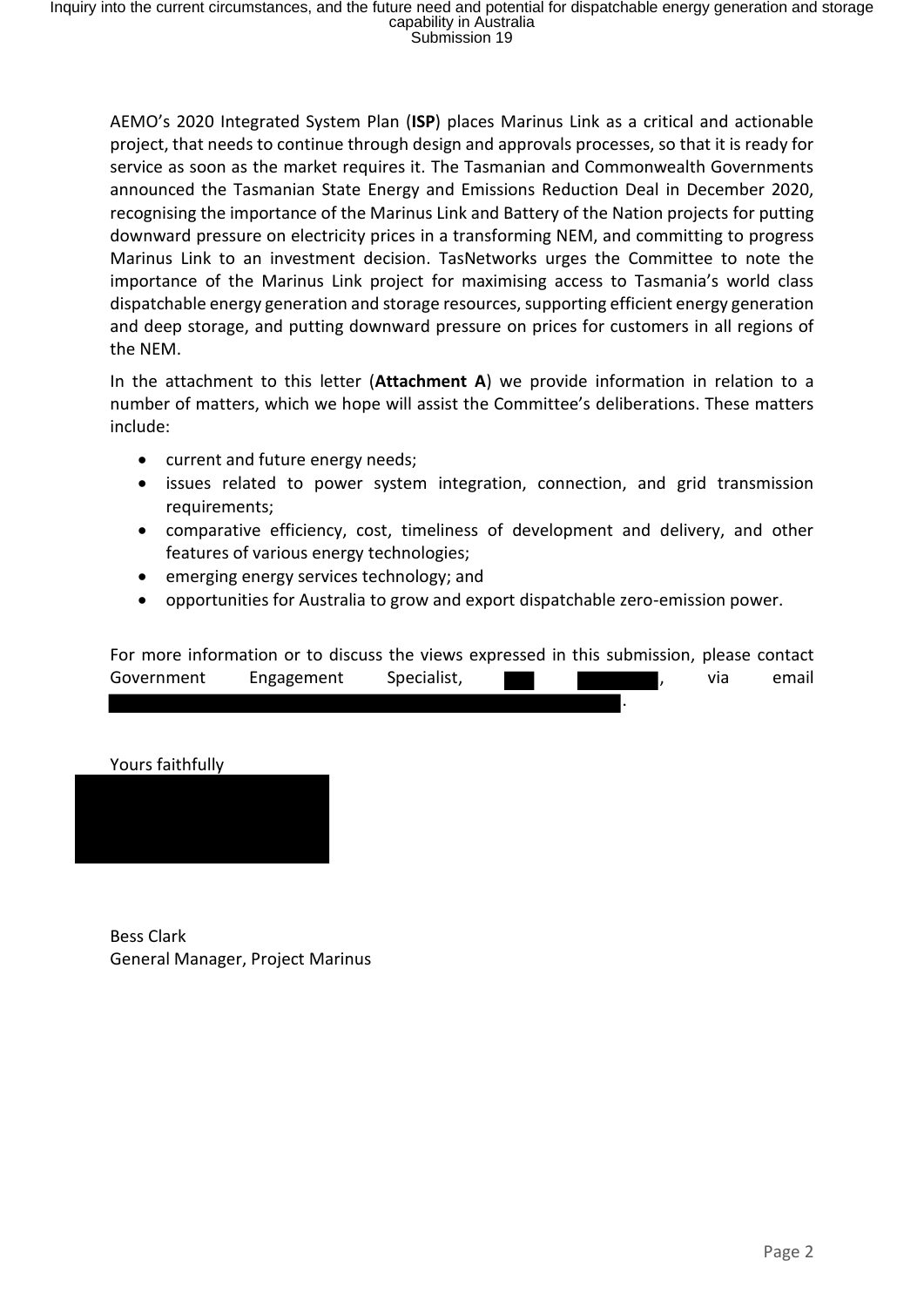Inquiry into the current circumstances, and the future need and potential for dispatchable energy generation and storage<br>capability in Australia<br>Submission 19



**ATTACHMENT A**

**Tasmanian Networks Pty Ltd** ABN 24 167 357 299 PO Box 606 Moonah TAS 7009

#### **Current and future energy needs**

 $\overline{a}$ 

Many ageing coal-fired generators have recently retired, existing coal-fired generators are forecast to begin closing from the early 2020s, and all are projected to close before 2058. By 2040, at least 19,000 MW of coal-fired generation is forecast to retire in the NEM. The Chair of the Energy Security Board has expressed views that the power system is already exceeding the Step Change scenario forecast in the 2020 ISP: increased generation from variable renewables is likely to exert commercial pressure on coal fired generators as operational inefficiencies arise as output is continually varied to accommodate lower cost variable renewable generation in the supply stack. The recent announcement of the early closure of Yallourn Power Station and AGL Energy's significant asset impairments and restructure plans, including indications that thermal generation units could be mothballed, underscores this observation. The combination of increased interconnection, variable renewable generation, storage, and dispatchable 'on demand' generation will play a key role in supporting stability, reliability and energy affordability across the NEM as the market continues to evolve from centralised coal-fired power generation to a highly diverse system dominated by renewable energy.

Transmission investment reduces the need for dispatchable storage by enabling better sharing of resources between regions. Independent analysis shows that the benefits of transmission expansion between areas with diverse renewable generation resources are substantial, with significant reductions in system-wide costs and renewable generation curtailments.<sup>1</sup> TasNetworks' analysis shows that Marinus Link and supporting transmission in North West Tasmania can provide the NEM with reliable access to Tasmania's extensive and well established hydropower system, as well as new hydroelectric generation and deep storage capacity, with the Cethana pumped hydro project announced as the preferred site of the three projects totalling 1.7GW shortlisted within the Battery of the Nation project.

The first 750 MW stage of Marinus Link provides the opportunity to access latent hydro capacity in the existing Tasmanian hydro system including proposed upgrades to the Tarraleah site, while the second 750 MW stage of Marinus Link enables development of long duration pumped hydro facilities and further access to one of the best wind resources in the NEM.

TasNetworks' findings show that Marinus Link and supporting transmission will support increased variable renewable energy generation across the NEM and help to reduce the issues of energy reliability and security, and cost impacts, associated with the NEM's continuing transition away from coal-fired generation by:

<sup>1</sup> Boston University, Institute of Sustainable Energy*, The Value of Diversifying Uncertain Renewable Generation through the Transmission System*, September 2020.

https://www.bu.edu/ise/files/2020/09/value-of-diversifying-uncertain-renewable-generation-through-thetransmission-system-093020-final.pdf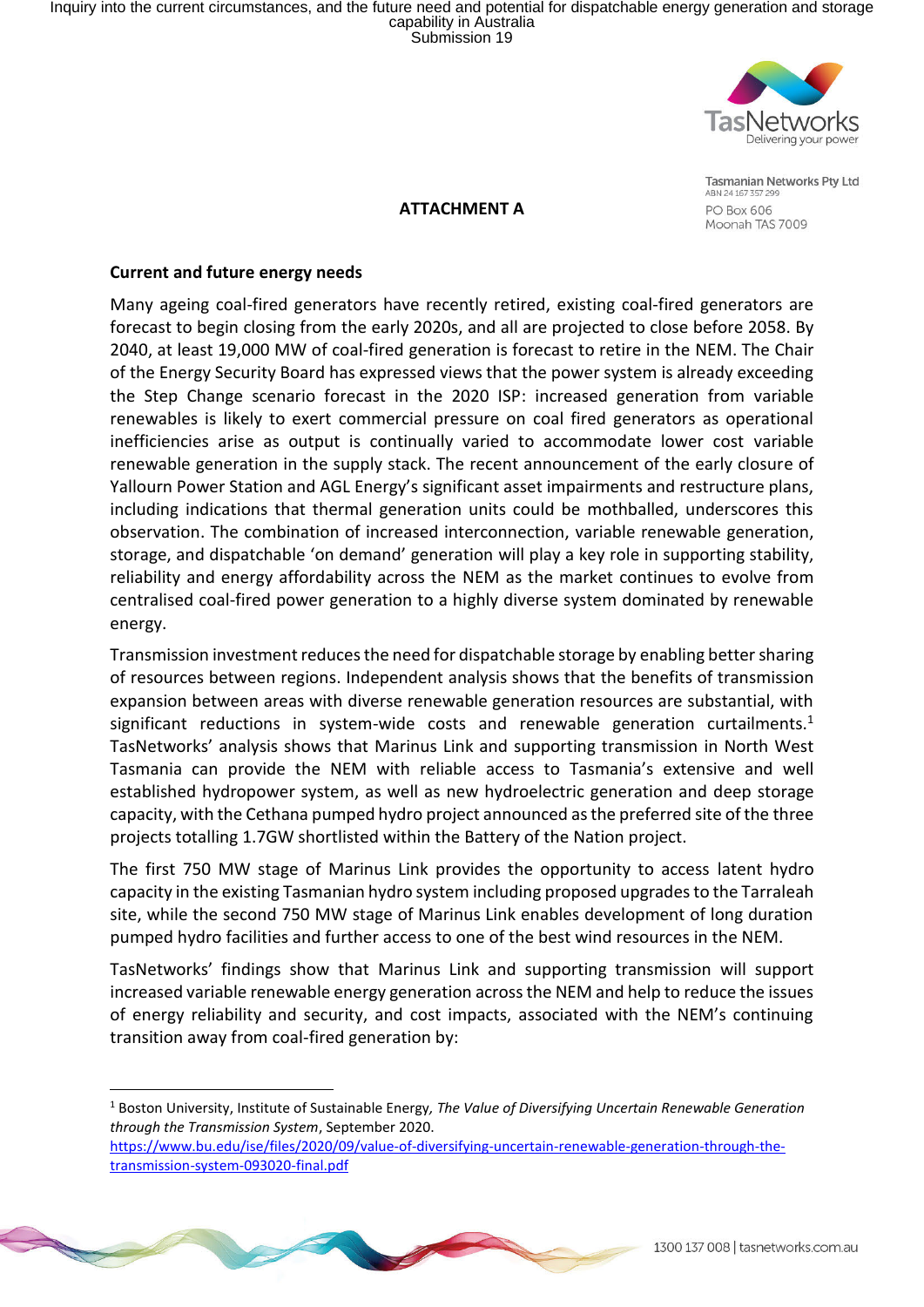- providing access to storage and firming services needed to support the pipeline of renewable energy projects proposed across the NEM through existing hydro resources and the suite of Battery of the Nation pumped hydro energy storage project proposals;<sup>2</sup>
- enhancing access to Tasmania's complementary wind profile, and improving energy reliability and stability for the Victorian grid during the peak summer period; $3$
- supporting NEM states' capacity to achieve their net zero greenhouse gas emissions targets; and
- exerting downward pressure on wholesale electricity prices across the NEM by introducing cost-effective additional dispatchable capacity that replaces the marginal gas-powered generators.<sup>4</sup>

# **Issues related to system integration, connection, and grid transmission requirements**

Much of Australia'stransmission network was designed to deliver energy to customers in large load centres from coal-fired generators. As the generation mix changes, the transmission network needs to be modified to improve capacity, manage local congestion, and enable the benefits of significant renewable energy generation and storage resources in different NEM regions, to be efficiently shared.

As existing transmission assets in Tasmania are nearly at capacity, North West Tasmania's electricity transmission network will require both the augmentation of existing corridors and the establishment of new corridors to unlock the energy potential identified by AEMO in the North West and Central Tasmanian REZ, facilitate connection of additional energy generation and storage, and to support energy flows to and from Marinus Link. TasNetworks' North West Strategic Transmission Plan proposes a collector network for multiple projects from multiple parties to minimise the amount of transmission infrastructure that will ultimately be required to achieve these objectives. This will require significant investment in the region and proposed transmission developments for North West Tasmania – in the order of \$600 million (\$2020) as part of the Project Marinus interconnector project. Economic analysis undertaken by TasNetworks and AEMO demonstrates that this investment is part of the optimal development path for the NEM.

Interconnector projects need to be progressed in a timely way to support clean energy exchange between NEM states and help to facilitate efficient REZ development as coal-fired generators continue to retire. Independent analysis shows that, with Marinus Link and other actionable ISP projects in service (including Humelink, VNI West and Project Energy Connect), better sharing of renewable and dispatchable resources (including deep storage from Battery of the Nation and Snowy 2.0) is possible between the three southern NEM states.<sup>5</sup> This supports the development of REZs across the NEM and also assists in lowering wholesale energy costs for consumers. Independent analysis also shows that, without increased

 $\overline{a}$ <sup>2</sup> TasNetworks, *Project Marinus RIT-T Project Assessment Draft Report,* December 2019.

<sup>3</sup> Hydro Tasmania, *Battery of the Nation – Unlocking Tasmania's Energy Capacity – The Potential of Tasmania's Renewable Generation Assets with More Interconnection*, December 2018.

<sup>4</sup> FTI Consulting, *How do customers benefit from Marinus Link?* (due for release mid-2021).

<sup>5</sup> FTI Consulting, *How do customers benefit from Marinus Link?* (due for release mid-2021).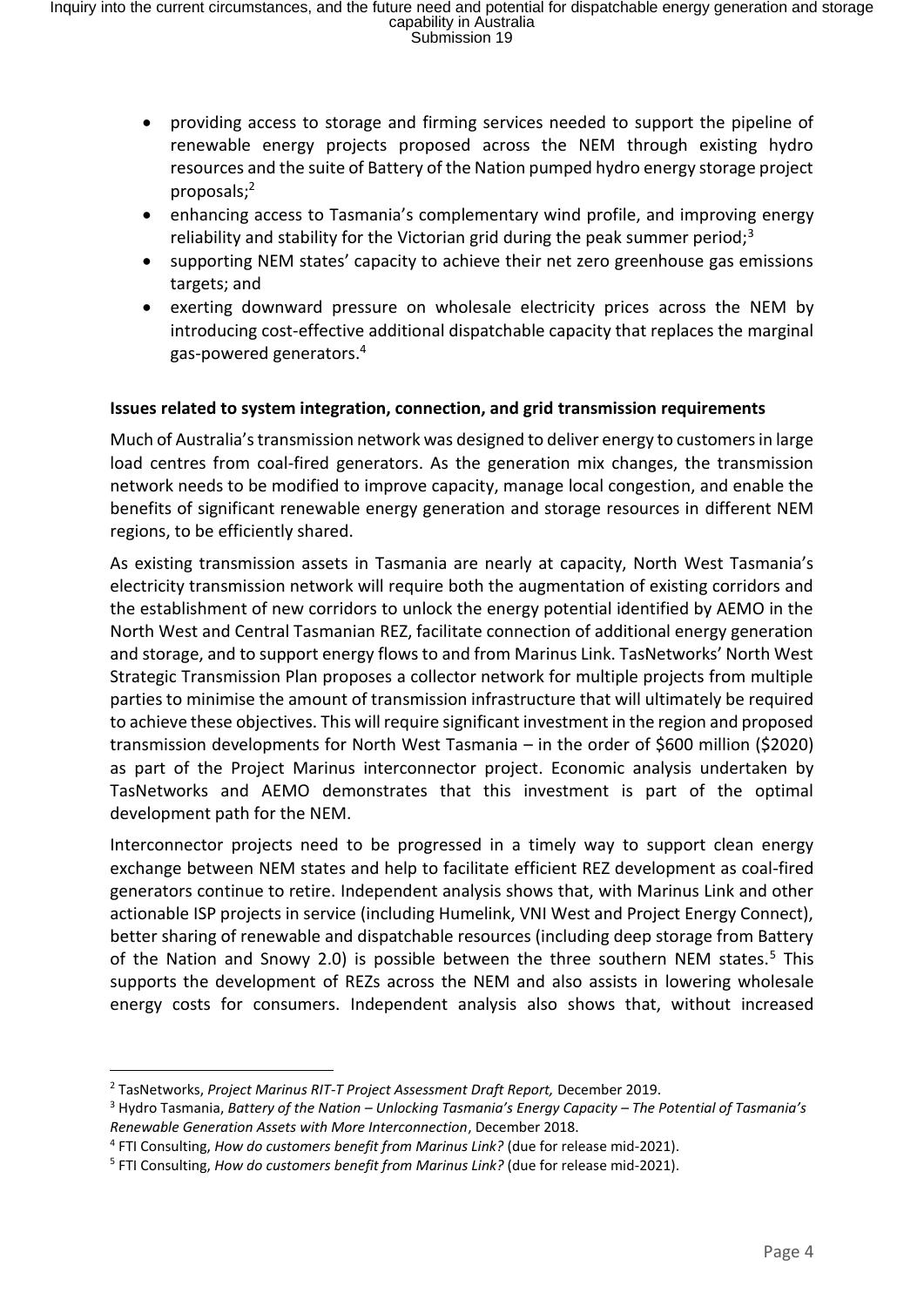interconnection, the mainland NEM states will rely more on gas generation and less on renewable generation.<sup>6</sup>

Marinus Link is proposed to be built in two 750 megawatt (MW) stages with an estimated capital cost in the order of \$3 billion (\$2020) for the high voltage direct current cables and converter stations, supported by the North West Transmission Developments as part of the integrated interconnector project being assessed under the Regulated Investment Test for Transmission (**RIT-T**) and ISP. The need to progress Marinus Link now to support a shovelready project by 2023-24 should be recognised by the Committee, with the Commonwealth and Tasmanian Governments progressing this important work. This timing would allow the first 750 MW link to be delivered by 2027-28, and align with the objectives of the Tasmanian State Energy and Emissions Reduction Deal by improving energy security, putting downward pressure on energy prices, and enhancing renewable energy production as coal-fired generators continue to retire.

# **Comparative efficiency, cost, timeliness of development and delivery, and other features of various technologies**

Electricity generation in Tasmania is dominated by hydropower, which presently supplies around 80 per cent of the State's power. In November 2020, Tasmania reached its target of 100 per cent renewable energy - one of the only regions worldwide that has done so  $-$  and has committed to doubling Tasmania's renewable generation by legislating a renewable energy target of 200 per cent of current needs by 2040. In recent times, wind farms have joined the mix of generation types in Tasmania. Tasmania's hydropower stations are in six high-rainfall catchments formed from natural river systems. Power stations and water storages are linked through natural and man-made channels. There are 30 hydropower stations operating in Tasmania. Tasmania also has significant pumped hydro potential and can offer a diversity of storage durations ranging from hours to several days.

Tasmania's existing hydro capacity is a significant source of value to mainland Australia's electricity customers, given the forecast coal plant closures and the projected growth in variable renewable generation. TasNetworks' analysis shows that Marinus Link and supporting transmission in North West Tasmania can unlock Tasmania's clean, cost-competitive generation and storage resources. Together, they are part of the lowest cost solution to provide dispatchable energy to the NEM where and when it is needed.

The overall benefits of Marinus Link and supporting transmission are demonstrated in TasNetworks' RIT-T Supplementary Analysis Report released in November 2020. This report shows significant cost savings are derived from deferred and avoided capital costs by utilising the existing and repurposed Tasmanian hydro capacity along with the development of longer duration cost-effective pumped hydro in Tasmania. Since the storage duration of pumped hydro in Tasmania is typically 2-4 times longer than comparable facilities elsewhere in the NEM, this reduces the need for developing and maintaining additional gas-fired peaking generation that may only operate occasionally.

In the same report, TasNetworks considered whether battery capacity could be a costeffective alternative to Marinus Link by providing the increased storage capability required by the NEM. The analysis considered the latest projections for the growth in battery capacity and the potential for lower cost batteries in the future, and ultimately showed that Marinus Link

 $\overline{a}$ 

<sup>6</sup> FTI Consulting, *How do customers benefit from Marinus Link?* (due for release mid-2021).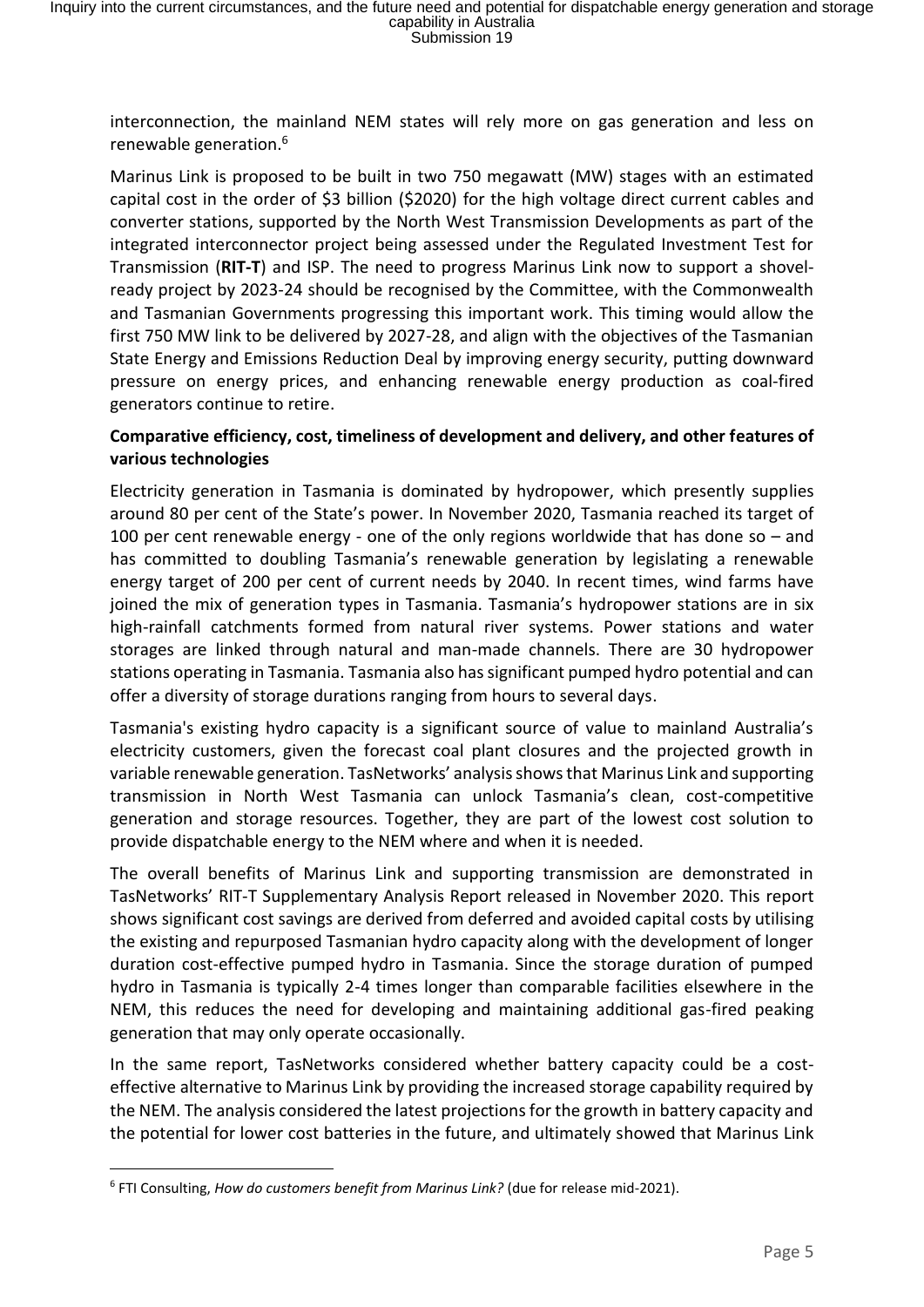unlocks longer duration pumped storage in Tasmania that provides seasonal energy shifting capability. Shorter duration storage solutions are effective in shifting energy across hours or a day, but cannot provide a cost effective alternative to deeper storage capability that is accessed by Marinus Link. TasNetworks' findings were supported by sensitivity analysis that considered a further 30% reduction in battery costs, as compared to projections set out in AEMO's 2020 ISP Central scenario. Results of that sensitivity analysis showed that Marinus Link still provides net benefits in a future with very low battery costs and confirmed that batteries and Marinus Link both have important roles to play as Australia transitions to a low carbon economy.

TasNetworks notes that the current regulatory framework can result in extended generator constraints when imbalance between network and generation investment emerges, leading to less efficient use of renewable resources and higher project risk premiums. A coordinated approach, outside the constraints of traditional network planning and the long timeframes of regulatory investigations like the RIT-T, may be required to help enable the pipeline of new dispatchable supply to be built and operating in time for when it is needed. In this vein, TasNetworks encourages the Committee to note that the economic, land use planning and environmental regulatory frameworks need efficient approvals processes so that actionable projects can be assessed and progressed in a timely way. For example, if Marinus Link can be shovel-ready by 2023-24, the first 750 MW link can be delivered by 2027-28, helping to manage the impacts of closures of existing coal-fired generators, many of which are projected to close before 2058.

# **Emerging technology**

As the world looks to decarbonise, renewable hydrogen is emerging as a significant energy source of the future. It is increasingly being discussed as a promising fuel that could reduce the amount of fossil fuels burned in several sectors, including transportation and heavy industry. Australia's National Hydrogen Strategy identifies Tasmania as having very high potential for the production of renewable hydrogen and TasNetworks notes that the Tasmanian Renewable Hydrogen Action Plan sets out the Tasmanian Government's vision to capitalise on the State's many advantages and become a world-leader in large-scale renewable hydrogen production.

Meaningful, tangible information about the hydrogen opportunity in Tasmania will attract investor confidence and support Tasmania's position as a preferred site for emissionsintensive industries to adopt greener practices and thrive in a lower carbon economy. TasNetworks is currently working with potential proponents of renewable hydrogen production to ensure they have access to comprehensive and consistent information about the Tasmanian power system and its ability to supply the loads involved with producing hydrogen.

A Renewable Hydrogen Connections document has been developed for those seeking more information on opportunities, network pricing guidelines and attributes of the Tasmanian power system. TasNetworks is also exploring the interactions of hydrogen in the power system including where to locate and use hydrogen electrolysers to maximise system efficiency, and understanding the impact on the development of generation and transmission. For example, our analysis in the RIT-T Supplementary Report, released in November 2020, shows that Marinus Link and the supporting North West Tasmanian transmission upgrades can support significant hydrogen load growth in Tasmania of up to 1,000 MW. These findings are